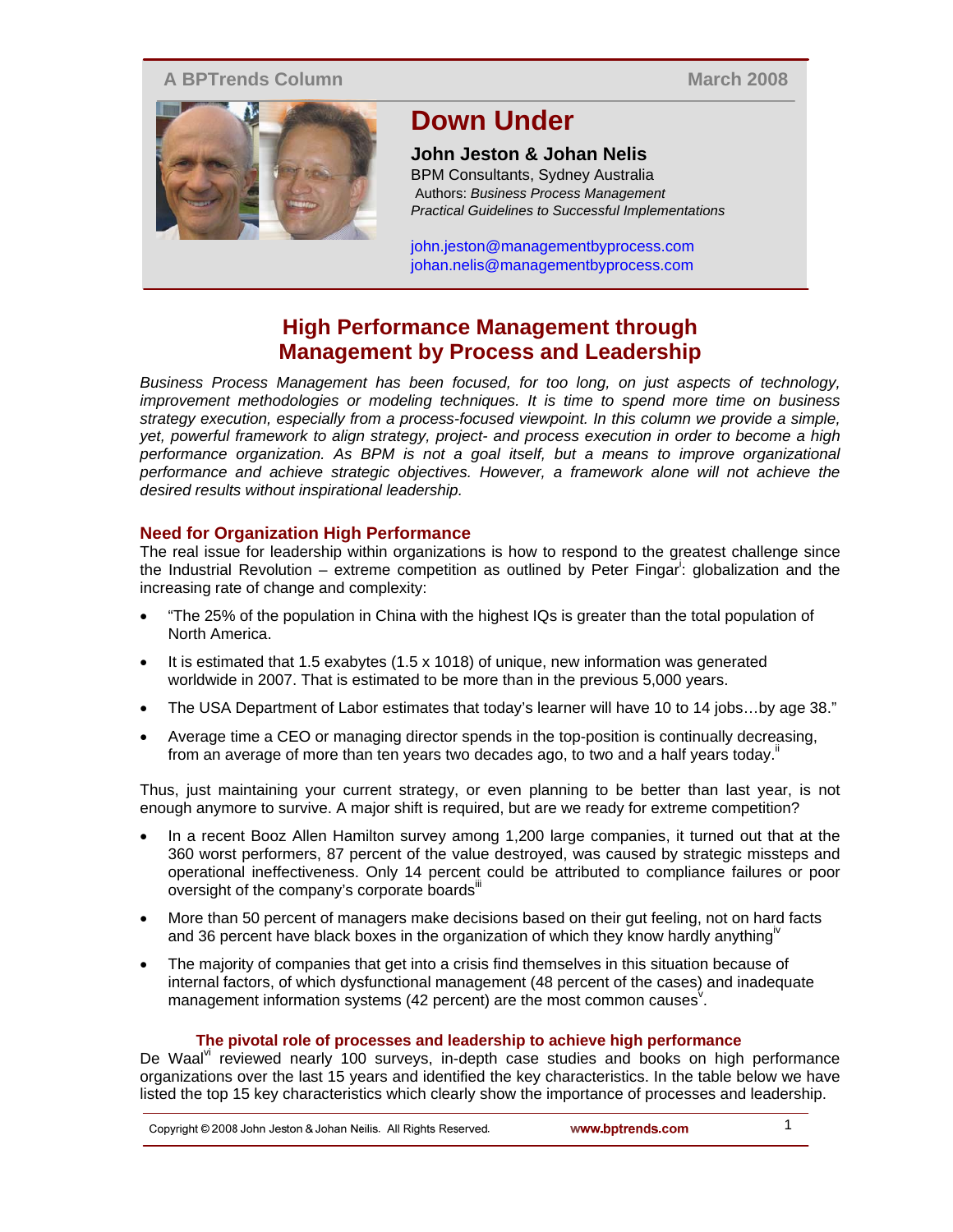| De Waal Top 15 Characteristics of High<br>Performance Organizations (% equates to<br>coverage in sources)               | Role of process and leadership<br>by Jeston and Nelis                                                                                                                                                                                                      |
|-------------------------------------------------------------------------------------------------------------------------|------------------------------------------------------------------------------------------------------------------------------------------------------------------------------------------------------------------------------------------------------------|
| Continuously strive to enhance customer<br>value (61.1%)                                                                | Processes should be improved and managed from an end-to-end<br>customer perspective. Leaders should drive the continuous<br>customer focus.                                                                                                                |
| Empower people and give them freedom to<br>decide and act (56.7%)                                                       | Empowerment of people to decide and act should be embedded in<br>the processes and managed accordingly. Leaders have to facilitate                                                                                                                         |
| Create a learning organization (51.4%)                                                                                  | Lessons learned should be included in the processes and<br>embedded in the "new way of working". Learning is also a process.<br>Leaders have to show that making mistakes is OK, as long as you<br>learn from them.                                        |
| Design a good and fair reward and incentive<br>structure (49.2%)                                                        | The importance that processes include measures to ensure that<br>people get rewarded for doing the right things right is imperative.<br>Leaders have to enforce this in the organization.                                                                  |
| Maintain and strengthen trust relationships<br>with people on all levels $(46.1\%)$                                     | Leaders need to lead and not dictate.                                                                                                                                                                                                                      |
| Continuously simplify and improve all the<br>organization's processes (45.8%)                                           | Process improvement can be initiated as a project or positioned as<br>part of continuous process improvement. Leaders have to demand<br>continuous questioning of existing processes and practices.                                                        |
| Live with integrity and lead by example<br>$(40.5\%)$                                                                   | We strongly advocate the "walk the talk" by the leaders of the<br>organization.                                                                                                                                                                            |
| Maintain good and long-term relationships<br>with all stakeholders (38.3%)                                              | Ensuring clear roles & responsibilities in processes is crucial to<br>ensure good working relationships. Leaders have to engage all the<br>key stakeholders.                                                                                               |
| Measure what matters (35.8%)                                                                                            | You can't manage what you don't measure. Leaders have to<br>demand that all decision and processes execution is done on basis<br>of facts.                                                                                                                 |
| financial<br>Report to everyone<br>and<br>non-<br>financial information<br>needed<br>drive<br>to<br>improvement (32.1%) | Information on projects and processes execution need to be<br>reported to enable executive management to assess whether the<br>financial and strategic goals are being met.                                                                                |
| Attract exceptional people with a can-do<br>attitude who fit the culture (31.8%)                                        | Process Management requires a new way of thinking, and we have<br>found that learning new skills is easier than changing attitudes,<br>hence the need to attract people with the right attitude.                                                           |
| Continuously innovate products, processes<br>and services (31.5%)                                                       | Management by process incorporates in its precepts the idea that<br>processes are continuously managed, monitored and improved                                                                                                                             |
| Monitor the environment consistently and<br>respond adequately (31.2%)                                                  | Strategies needs to be consistently monitored and are updated on<br>an increasingly rapid scale. Agile strategy processes are critical to<br>ensure swift results                                                                                          |
| Stimulate<br>cross-functional<br>and<br>cross-<br>organizational collaboration (29%)                                    | Processes are the key bridges between various functions and,<br>increasingly, organizations.<br>Processes are increasingly becoming networks that must be<br>seamless to ensure competitiveness, value to the customers and<br>profits to the participants |
| Simplify and flatten the organization by<br>reducing boundaries and barriers between and<br>around units (28.3%)        |                                                                                                                                                                                                                                                            |

## **Table 1 Top 15 characteristics of a High Performance Organization**

Copyright @ 2008 John Jeston & Johan Neilis. All Rights Reserved.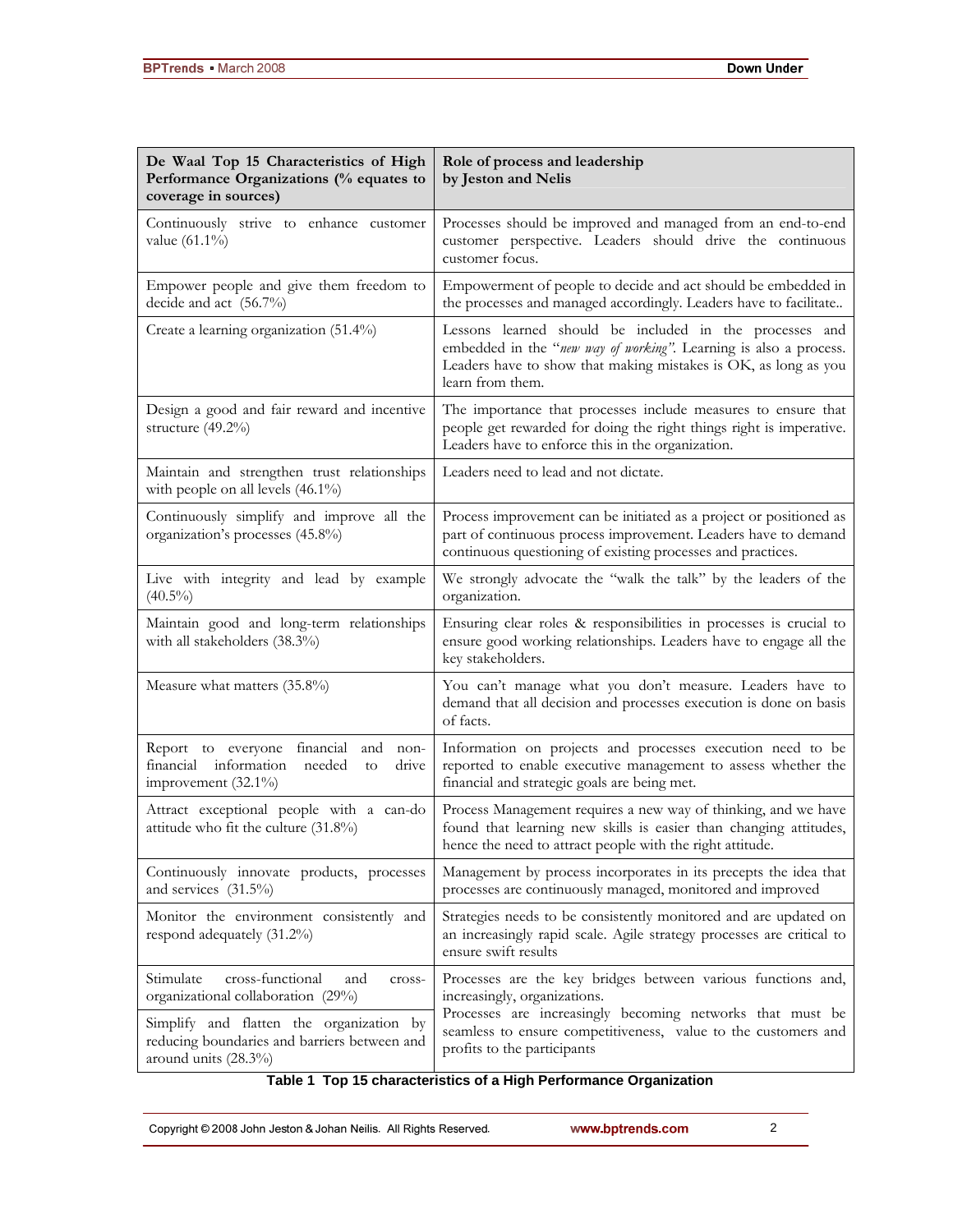#### **Execution Matters**

#### If **(Quality strategy) x (quality execution) = break through results**

Then execution can have a significant "multiplier effect":

- You can **exceed expectations** with an **excellent execution** of an **average strategy**
- You can **miss expectations** with a **below average execution** of an **excellent strategy**

It is important to note that Kaplan and Norton in the Harvard Business Review (January, 2008) state:

"…breakdowns in a company's management system, not managers' lack of ability or effort, are what cause a company's underperformance. By *management system*, we're referring to the integrated set of processes and tools that a company uses to develop its strategy, translate it into operational actions, and monitor and improve the effectiveness of both. The failure to balance the tensions between strategy and operations is pervasive: Various studies done in the past 25 years indicate that **60% to 80% of companies fall short of the success** predicted from their new strategies."vi

Professor Cynthia A. Montgomery stated in the same Harvard Business Review:

"What we have lost sight of is that strategy is not just a plan, not just an idea; it is a way of life for a company. Strategy doesn't just position a firm in its external landscape; it defines what a firm will be. Watching over strategy day in and day out is not only a CEO's greatest opportunity to outwit the competition; it is also his or her greatest opportunity to shape the firm itself. $\sqrt[n]{ }$ 

Bossidy and Charan (2002) addressed it extremely well from a manager's perspective:

"A business leader's most important job is the execution of plans, the 'detail work', making sure that the staff is getting results. This is the sort of responsibility that cannot be delegated. It is the leader's primary duty to see that every member of the team is carrying out his part of the big plan to ensure the whole company's success. There are no excuses for failure: the market will always be tough. What spells the difference between successes and failures is the ability to execute plans"<sup>ix</sup>.

Execution requires management, just like business process improvement requires management:

#### *"A process can't be improved if it is not managed"*

Hence Six Sigma without Process Management will not provide lasting results. See Paul Harmon's recent column (2008) "BPM versus Process Improvement" <sup>x</sup> and Jeston and Nelis (2008, January). <sup>xi</sup>

#### **Management by Process Framework**

Our framework to be released in our next book<sup>xii</sup> is based on the alignment of strategy, project execution and process execution (see figure 1). We distinguish two types of execution: project execution and process execution:

- **Project Execution** deals with the execution of projects, programs or portfolios that are distinct unique activities that contribute to well-defined pre-defined deliverables with identified resources and a definite start and end date.
- **Process Execution** deals with the operational running of the business processes, allocation of people and use of technology – it is often called operational management or 'business as usual'. It requires a pro-active, dedicated and passionate approach. We have called this High Performance Management which relates to the management and utilization of process, people and technology.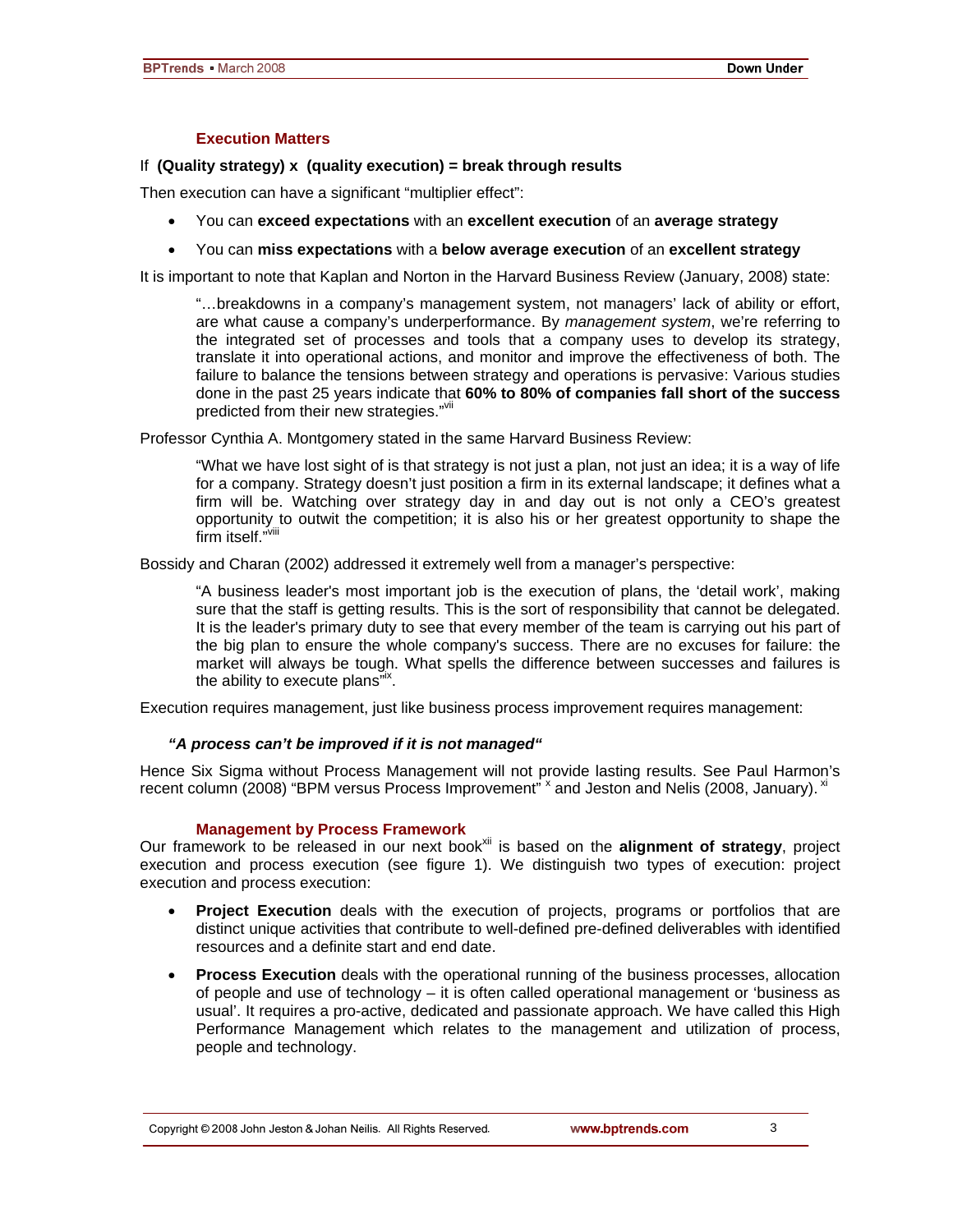**Process Governance** is required to ensure that the Strategy, Project Execution and Process Execution perform well and are aligned. Many organizations have a fragmented approach towards governance - there may be some level of governance on projects and, little to none on business processes. However, there is rarely governance on strategy and especially the interface between Strategy, Project Execution and Process Execution. **p**



**Figure 1: Management by Process Roadmap** 

**Process, people and technology:** Execution cannot take place without these three components – they are essential to the achievement of results in both areas. Process execution cannot occur to a high standard without employees, supported by technology, understanding process performance and taking relevant action. There needs to be an appropriate equilibrium between project execution and process execution for these three key elements to perform effectively. Often considerable tension arises within organizations in this area. See figure 2.



**Figure 2: People, process and technology**

**Process Leadership:** execution is not mechanical; it needs vision, inspiration and role models. All Process Management success stories have one or more true leaders who were crucial in providing motivation, identifying opportunities, mobilizing stakeholders and delivering results

Bringing all dimensions together gives us the following framework (see figure 3):



**Figure 3 – Management by Process framework** 

To be effective with High Performance Management all of the seven dimensions highlighted in the Management by Process Framework need to be in place and executed to a high standard.

4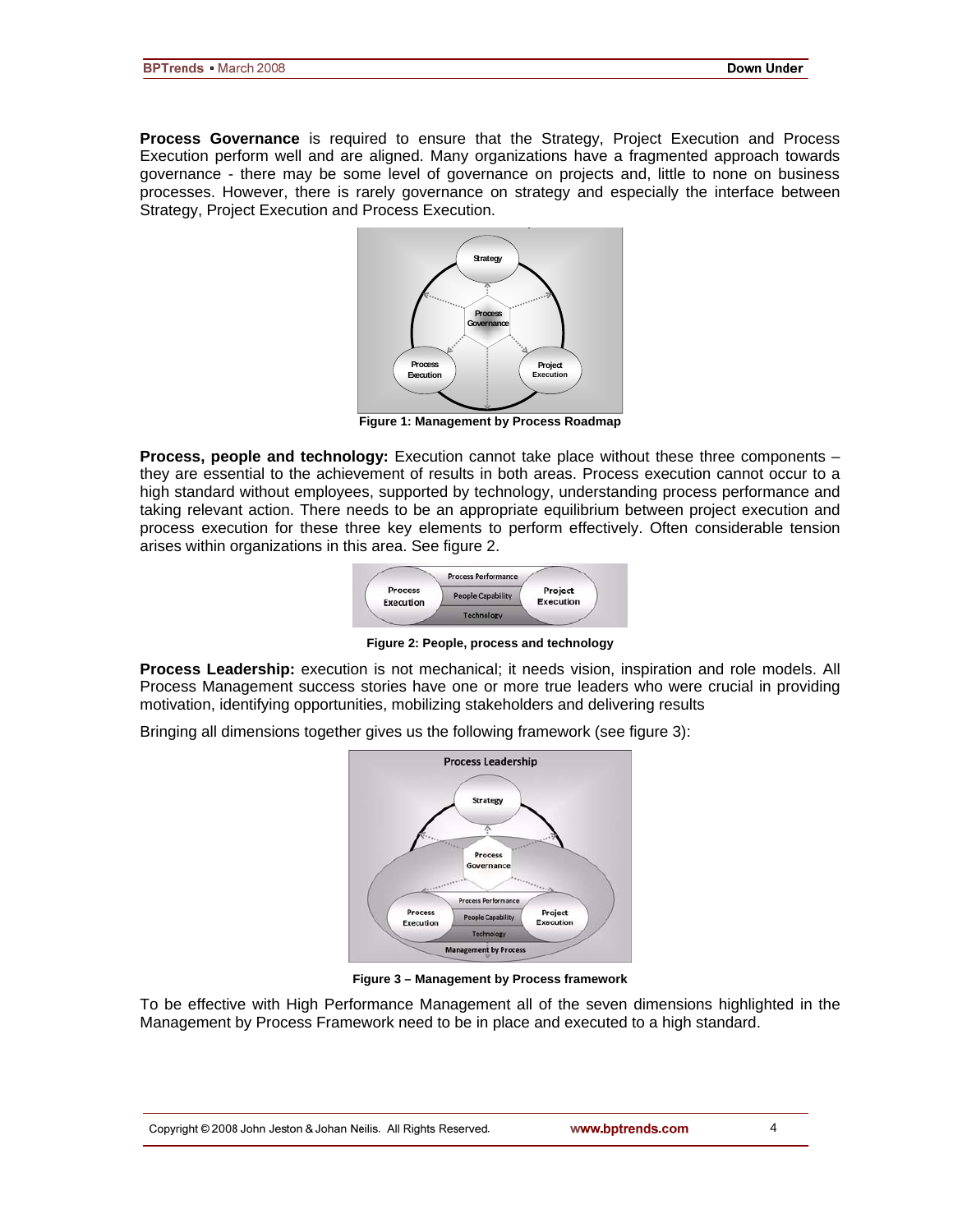#### **Leaders lead the way**

The real issue for leadership within organizations is how to respond to the greatest challenge since the Industrial Revolution – globalization and the increasing rate of change and complexity.

Leadership is seen as something we should aspire to and yet:

"…management has been relegated to also-ran status. Yet we are surrounded on all sides by blunders and other evidence that we can't run things properly. If 'management' doesn't mean running things properly, what does it mean?"<sup>Xiii</sup>

Most people think leadership is about creating the 'vision' or strategy for the organization, and that is certainly part of it - the relatively easy part. The hard part is about executing or fulfilling the strategy. It is about running the organization to a high level of operational excellence. It is about putting all the necessary elements in place to enable the organization to service and satisfy its customers (to an increasing higher standard); to have the business processes running efficiently and effectively; to have an outstanding relationship with suppliers and business partners; to continually innovate; and to provide an atmosphere that offers the staff all the opportunities necessary to achieve job satisfaction.

To bring about these goals, leaders need to create an environment that will allow managers and staff to perform to a high standard and deliver upon the organization's strategy. We have called this the creation of a **high performance management** model (figure 4), and only a very few organizations have achieved this today. The framework for Project Execution is the 7FE Project Framework model as outlined in our book, Business Process Management: Practical Guidelines for Successful implementations (second edition, 2008).



**Figure 4 – High Performance Management model** 

To achieve this model of high performance, management needs to recognize that the way they have been operating in the past is no longer appropriate. Management needs to change their current method of managing, and change can be extremely **confrontational** to both the organization's leadership and management. Such confrontation is inevitable since in most cases managers have been executing their roles for decades using a certain set of skills and activities. Now they are being told their performance is not meeting the expected standard. They must change, but they have no clear way of understanding how to change.

No one except the leader and the leadership team can provide the **courage** to carry out the necessary changes. The leader must provide the vision for the organization—what it should look like, behave like and aspire to.